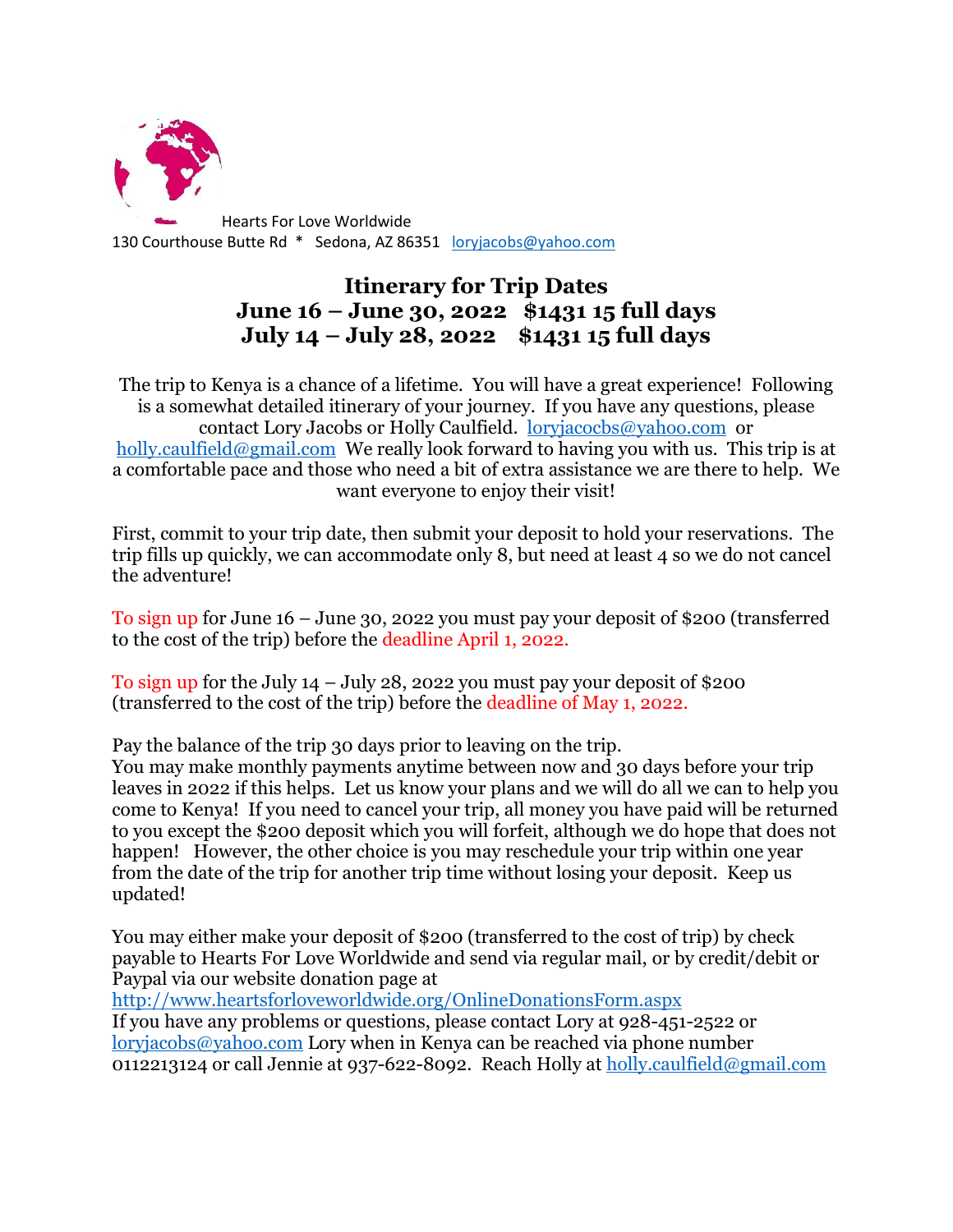## **Trip Cost Covers:**

- Airport pick up and departure at Jomo Kenyatta International Airport, Nairobi.
- All in country transportation.
- 14 nights/15 full days accommodations at guest house.
- Breakfast and dinner daily, some lunches.
- See the Great Rift Valley.
- We will visit at least one national park and do a safari, one other national recreation area/park.
- Up close and personal encounter with the baby elephants at the David Sheldrake Elephant Orphanage.
- Nairobi City Tour, or Kiambethu Tea Farm, Karen Blixen Home and as time allows other points of interests or short excursions.
- Meet the women of "Living Positive"!
- Participate with students and schools that HFLW works with sponsoring students. And for those of you who have sponsored students you will have the opportunity to meet and spend time with them.

It is a full 15 days but well worth the time and effort.

Safety and Security is our top priority! We believe that traveling in Kenya is safe. Your place of accommodations is in a gated and secured location. You will be cared for just like you were family! Our driver is experienced, safe, and always conscientious of your wellbeing!

## **Responsibilities of Travelers:**

Each of you will be responsible for making your own airline reservations/and paying for your own airline tickets/baggage.

- Flights arrive/depart at Jomo-Kenyatta International Airport.
- If you are coming on June 16, 2022, you should arrive on the afternoon or evening of June 15, 2022 and depart on the evening of June 30, 2022, or anytime July 1, 2022.
- If you are coming on July 14, 2022 you should arrive on the afternoon or evening of July 13th and depart on the evening of July 28th or anytime July 29, 2022.
- REMEMBER THAT IT TAKES TWO DAYS OF TRAVEL TIME TO ARRIVE IN KENYA.
- To purchase your airfare, it is best to purchase as early as possible. Although do not buy your tickets before checking with HFLW first so that we may confirm that the trips will be taking place. If we do not have enough travelers for each trip date, we may need to cancel. Airfare prices can average from \$850-\$1500, depending on your preferences and where you are traveling from. I can advise you more with this if need be. I have not had any problems finding reasonable airfare from Phoenix, AZ. The last 3 years I have paid no more than \$1150 with travel insurance. The deals are out there!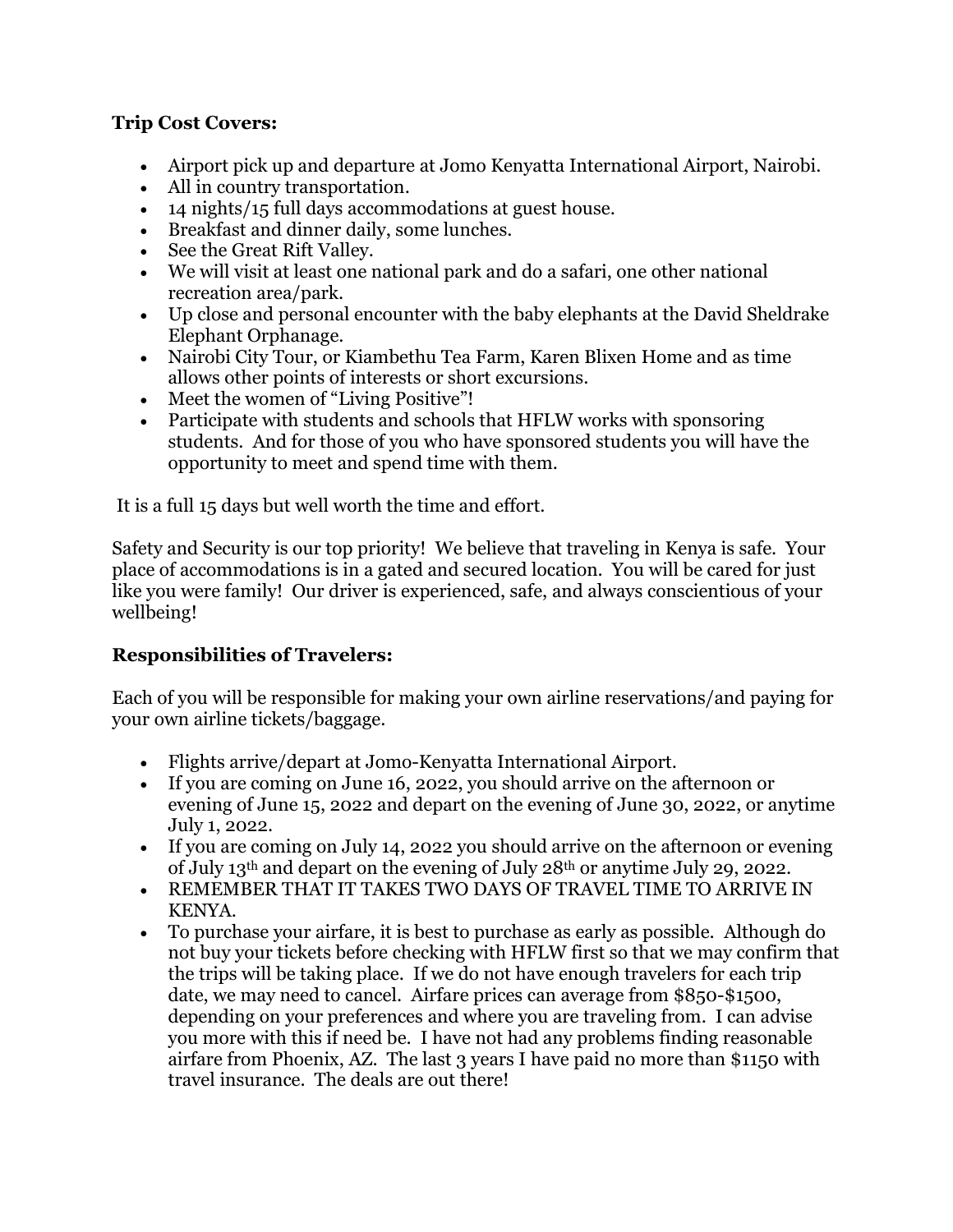Each traveler is responsible for obtaining a passport and visa.

- Passport must be up to date. Check online www.travel.state.gov If you do not have one now you should get one as soon as possible. It takes approximately 4 months to acquire a passport at the regular cost.
- Apply for a Visa at least 4-6 weeks prior to leaving. We can help you with how to do this when the time comes. You will need your flight information, two more additional passport photos, your passport and the following information: Going in association with Hearts For Love Worldwide, Destination: Nairobi, Kenya. Our host: **Virginia Wangui NO. 3 NGONG SPRING VILLAS, Amani Close and Bamburi Road, Kibiku, Ngong Kenya. Phone: +254 721458427. [wanguivirginia@gmail.com](mailto:wanguivirginia@gmail.com)** <http://evisa.go.ke/evisa.html>

Each traveler is responsible for:

- Any vaccinations/malaria medication necessary to travel to Kenya  $\sim$  check with your health provider at least one month to 6 weeks prior to leaving for Kenya. [https://wwwnc.cdc.gov/travel.](https://wwwnc.cdc.gov/travel) Personally, to my knowledge no vaccinations are required although Yellow Fever and others are recommended. Because I live in Kenya for longer periods of time, I have done the series of vaccinations. I also carry a homeopathic spray for malaria instead of the chemical medicine. This is strictly your choice, and you must decide for yourself. The homeopathic I carry is called DEMAL 200.
- Although you do not have to be athletically physically fit, please note that many of our journeys across Kenya we will be expected to travel on "bumpy" and rough roads. Having past back or neck issues may cause you additional problems. Make sure your doctor approves of your trip.
- HFLW does not provide travel or personal health insurance, but we can suggest where to purchase volunteer insurance. Insurance is not mandatory. [www.volunteercard.com](http://www.volunteercard.com/)

**On arrival** at the airport, you will be picked up and transported to your home away from home in Ngong. Rooms are comfortable, with nice bathroom, shower, single bed. Sharing a room is a probability so be prepared for this. Your guest house accommodation will include daily breakfast, some lunches, and most dinners. Be prepared to eat the foods common in Kenya. Breakfast could be eggs, cereals, bread, and jam, mandazi, assorted fruits and tea. Lunches could be sandwiches, salads, veggies, fruits. Other foods that you may experience at dinner may be rice, beans, cabbage, ugali, chapati, spinach, tomatoes, onions, and other vegetables. Fruits can be passion fruit, pineapple, mango, watermelon, and bananas. Meats available can be bacon, chicken sausage, hamburger, chicken, beef medallions, pork roast.

Most guests will be arriving in the evening and some later than others but after meeting with everyone coming to the guest house, plan on getting a peaceful night's sleep. The next day will begin at 9 am.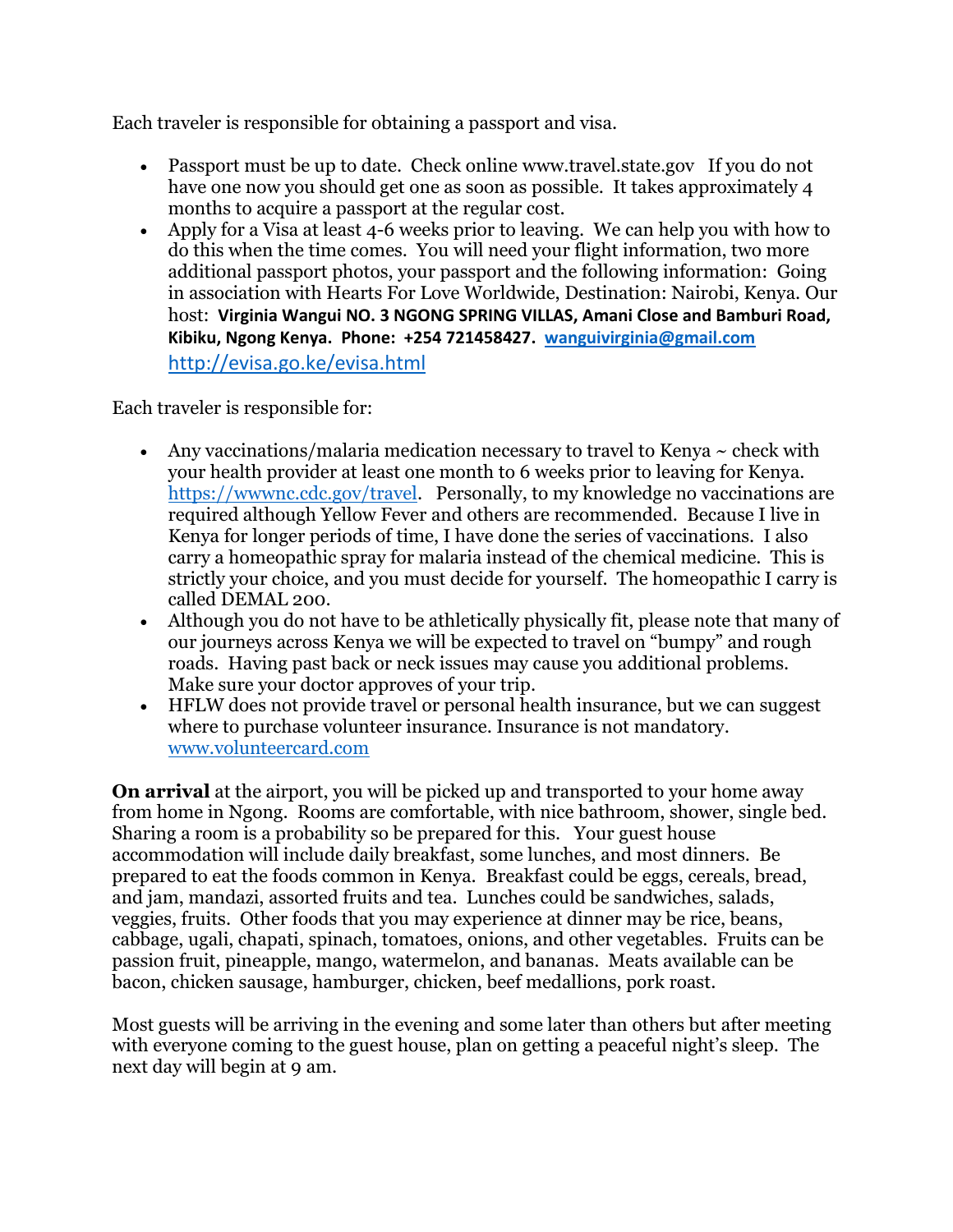There is wi-fi in the guest house. You can also find wi-fi availability in a few of the schools, mall areas with restaurants that we may visit during your stay.

**On your first morning** breakfast will be taken while we begin a short orientation. Orientation will offer insights into what to expect on your two-week adventure. You will learn some of the language, meet HFLW staff, go to exchange money, stop for a short shopping excursion for supplies if you have forgotten anything. We have the opportunity in the 15 days that you can visit a supermarket or places to buy snacks if we do not have what you like or need. This is an additional cost to you, however. We provide bottled drinking water.

**During the next two weeks,** you will have the opportunity to experience most all those activities listed, some changes maybe, and possibly more as time allows. We will spend time with children at schools. Plan on playing sports games, arts, and crafts, sharing, and teaching about your hometown or country. Bring your ideas! We will take fun play items to the kids when we visit too, along with a snack of juice and biscuits! The kids LOVE visitors! For some of you who have sponsored students with our program we will make every effort for you to meet and spend time with them according to their school schedules. Meeting new people and becoming friends with others is high on the list. There are many different tribes, tribal languages, and cultural differences among them and learning about them is a great experience. You will see how creative the people of Kenya are as we travel around from rural areas to the city. Learning about the Maasai culture and their way of life is priceless! There will be time for yourself, shopping excursions, and time to rest. Every day could be a new and different day and you must be able to roll with the flow. Our itinerary will fluctuate from day to day.

If you are making the trip to visit a sponsored child in Loitokitok area, we will plan accordingly. Here is where we will meet with Maasai families, see Mt. Kiliminjaro, and be able to visit Amboselli National Park. We will make group decisions so that everyone has an opportunity to do a safari, visit with sponsored children and see some great sites!



When we return to the Ngong area we will continue with several other activities, including the David Sheldrake Elephant Orphanage where you have up close and personal encounters with the baby orphaned elephants that live here. It is a wonderful experience. You can even adopt one!!